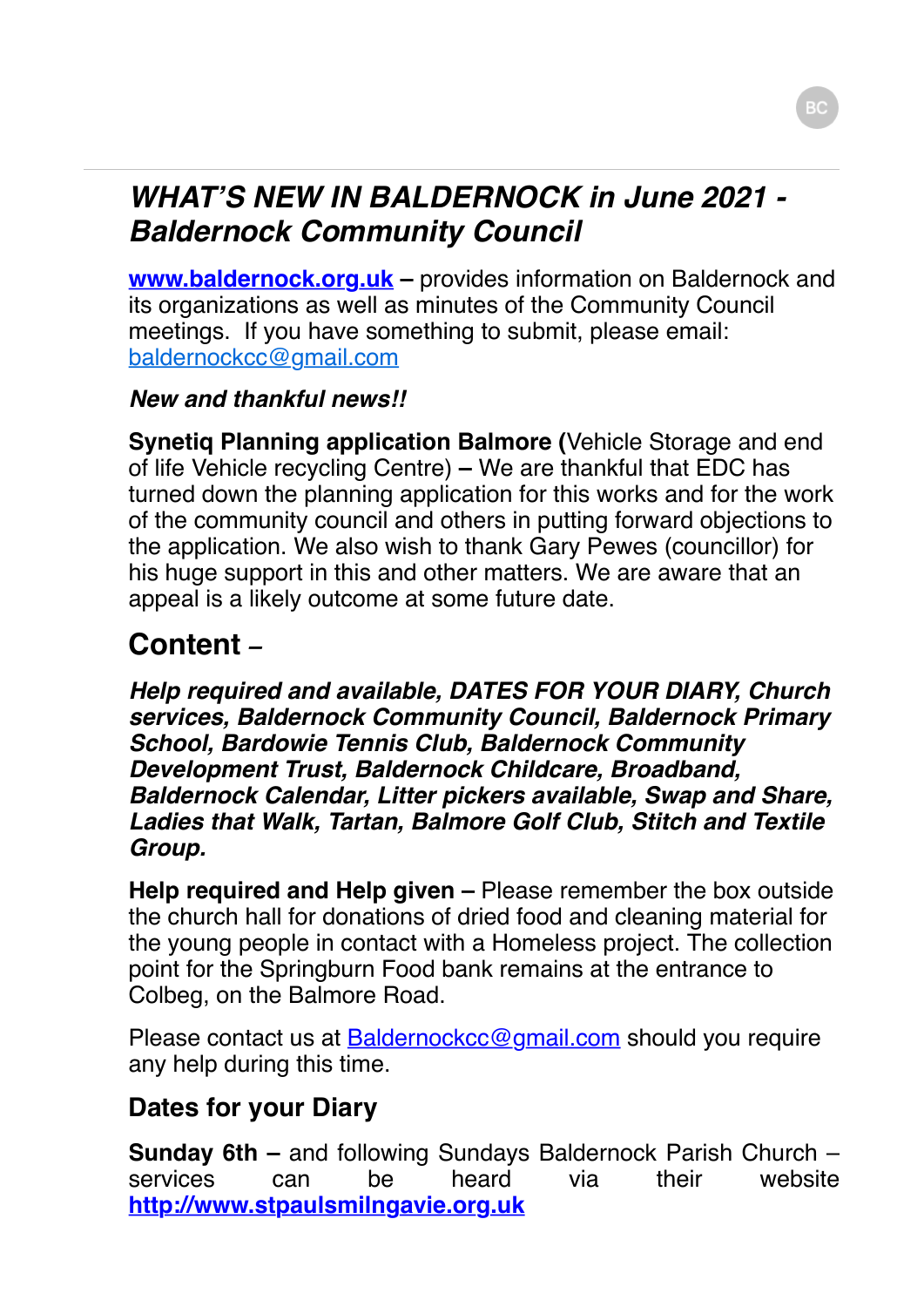**Saturday 19th – Ladies that Walk** Further details will follow or if you are interested in this group please ring Anne Alexander 0141 956 2919– If you are **NEW** to the area it's a lovely chance to get to know your neighbours!

**Saturday 19th -**11am-1pm. **Community litter pick**. Litter pickers, bag hoops and bags available from Jane Logan's house: Wester Acredyke, Balmore Road, Balmore. Full bags of rubbish to be left at bus stops, if possible, or in a convenient location for an EDC truck to stop to allow uplift by EDC staff.

**Saturday 19th** - A '**give away day'**. please check the Baldernock Development Trust's Facebook page for details of this event and to use the page to swap and share:

[https://www.facebook.com/Baldernock-Community-Development-](https://www.facebook.com/Baldernock-Community-Development-Trust-)Trust-

147910135888506/

## *Information on the above events and local organisations.*

**Baldernock Community Council –** Thank you to members of the community in adding to the objections to the planning application by Synetiq. Our next meeting is on Monday the 12<sup>th</sup> of July. We continue to act on your behalf as a statutory body which looks into local issues, including planning and roads and much more. It is also the launch pad for the Baldernock Tartan, as well as having contact with our local community policeman. If you have items for the Agenda concerning local issues please use the email below. To attend this meeting please ask for an invite by emailing [baldernockcc@gmail.com](mailto:baldernockcc@gmail.com)

**Baldernock Primary School -** would like to thank the Community Council for their kind donation. We are in the middle of updating out outdoor environment and are going to use the money to finish our new working space in the garden. We will now have stones on the ground area. Everyone is very excited. We have had a year like no other but have been so lucky to be able to take our learning outdoors in the way we do. We have our outdoor classroom and sheltered areas in the adventure garden and now the garden. A huge thanks to families and partners who have made this happen.

**Tartan** - Baldernock now has its own tartan, a district tartan rather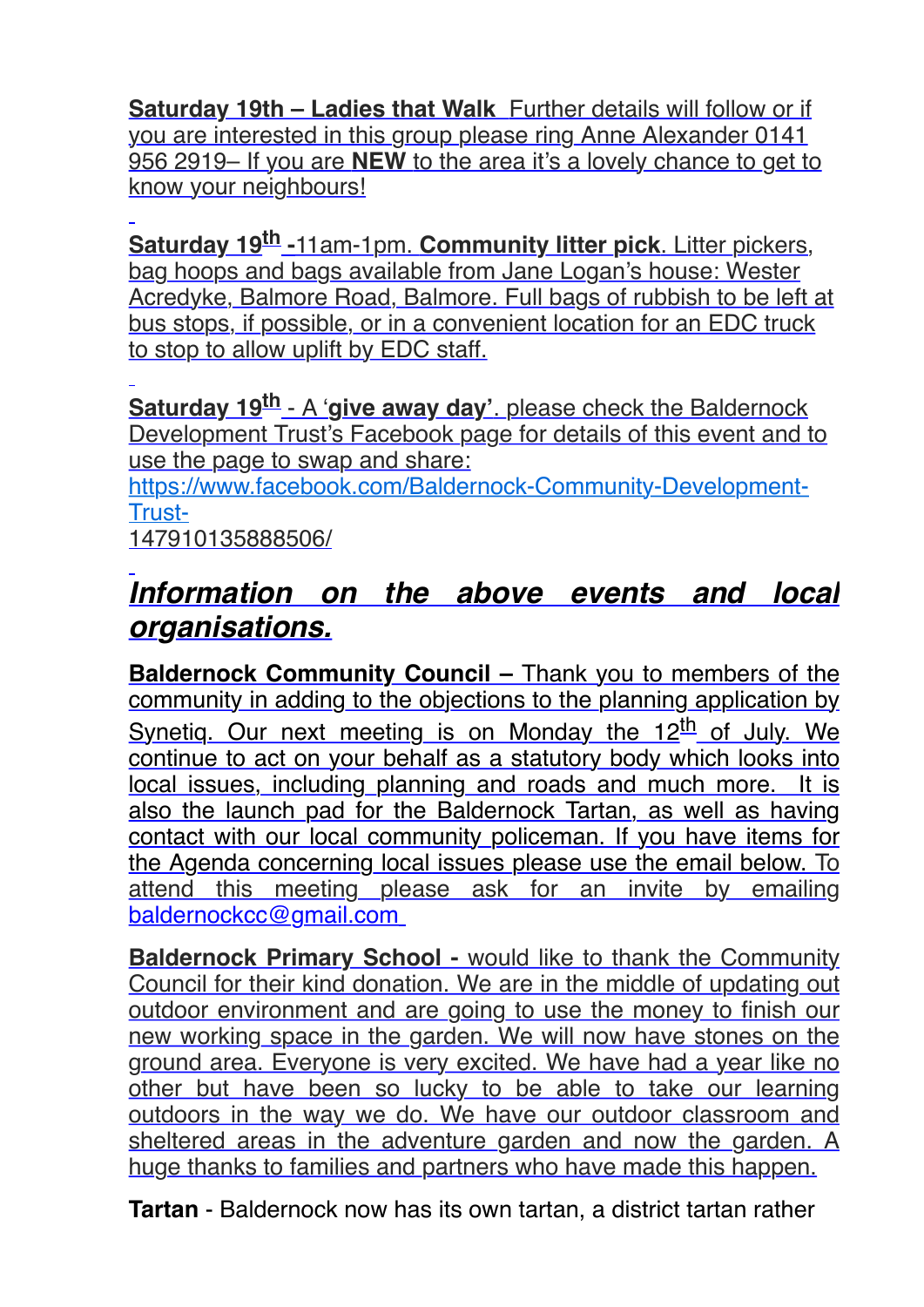than the more familiar family or clan tartan. A lambswool tartan is to be woven by Ingles Buchan and items will be available to order, shortly. A separate flyer will be sent out soon.

**Baldernock Community Development Trust** -The Board of the Trust met online on 18th May to progress its various projects.

**The Baldernock calendar 2022** will be on sale in September. Work is in progress to collect suitable photographs, on a farming theme. Please send your pics to [jp.logan@yahoo.co.uk](mailto:jp.logan@yahoo.co.uk).

**The community's CFP (Community Fibre Partnership) awaits** a final offer from Openreach. Our constituency MSP, Rona MacKay, has been kept informed and asked to increase pressure to have this project completed. In the meantime, residents in the main R100 contract but with their upgrade expected beyond the end of this year, can currently access an interim voucher of up to £400 per property. Residents that are part of a commercial plan which hasn't been delivered by the 1 st July this year will also be eligible for the interim voucher at that time. There is information about the CFP on the Baldernock website at

[https://www.baldernock.org.uk/broadband.](https://www.baldernock.org.uk/broadband) For information about the interim voucher scheme, please contact Lesley at [lesley.wisean@hotmail.com](mailto:lesley.wisean@hotmail.com).

**Re-opening of the Church and Church Hall** has been delayed. The Trust are keen that these buildings are made available to the public on a regular basis as soon as possible and have plans to enhance the facilities at the Church Hall for the benefit of all users.

The Trust is keen to gauge interest in a **local Youth Club** for secondary age children, who are invited to complete a very short survey (survey open until the autumn) https://www.allcounted.com/s? [did=kxnbh40arbxnf&lang=en\\_US](https://www.allcounted.com/s?did=kxnbh40arbxnf&amp;lang=en_US)

**A quiz night** is planned for the autumn, which will be online if it's still not possible to meet in person. Questions will be on an environmental theme to coincide with COP26. Discussions are ongoing in relation to providing improved facilities for **Baldernock Childcare.** The Trust is in communication with RoSPA and others about the provision of guidance for **the safe use of rural roads as shared spaces for walkers, cyclists,** horse riders and drivers. If you would like to find out more or to get involved in any of these projects and activities, or to suggest new ones, please contact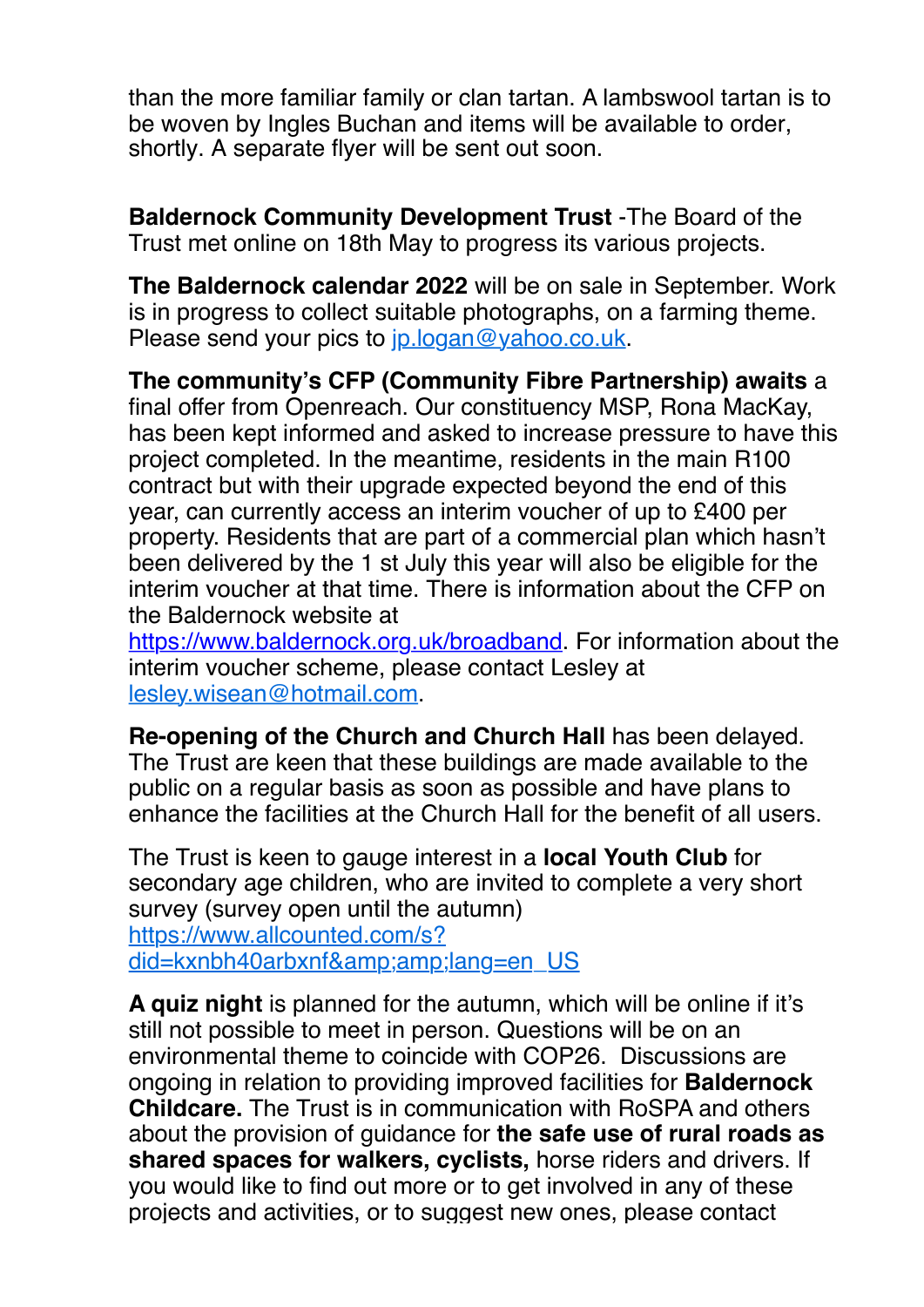projects and activities, or to suggest new ones, please contact Baldernock Community Development Trust at [baldernockcdt@gmail.com](mailto:baldernockcdt@gmail.com). You can find more information about the Trust, including summaries of its meetings, on the Baldernock website: <https://www.baldernock.org.uk/bcdt>

**Baldernock Childcare** - children and staff have had a very busy and enjoyable summer term. The last day of term for nursery and afterschool will be Thursday 24th June, and the new term begins on Thursday 12th August. Baldernock Childcare provides nursery places for children aged 2 years and older, and is an EDC partnership nursery so places can be paid for using early years funding. Baldernock Childcare also provides Afterschool Care for primary aged children. For further information, or to enquire about availability, please contact [edbaldernock@glow.org.uk](mailto:edbaldernock@glow.org.uk) or 0141 9552343.

**Bardowie Tennis Club - is fully open and welcomes players of an standard -** please contact Ron Montgomery on 07584-354775 by text or phone for more information if you are interested in joining and playing outdoor tennis in one of the most unique settings in Scotland!

**Stitch and Textile Group - Following the decision of the** Embroiderers' Guild to withdraw support from their various regions and branches, a number of independent stitch and textile groups have now been formed throughout Scotland and a local group has been set up, called StitchED, which will hold meetings in Kirkintilloch and Milngavie when covid restrictions are finally lifted. Meanwhile, an initial Zoom meeting is planned to discuss what sort of meetings, classes and workshops are required by members. It is hoped that some outdoor informal get togethers can also take place, weather permitting. If you have any interest in joining this friendly informal group which caters for all levels of ability, and would like to participate in the initial zoom call, or would like to learn more, contact [jp.logan@yahoo.co.uk](mailto:jp.logan@yahoo.co.uk)'

**Balmore Golf Club** - welcome local residents to join the club as **social members**. There is no charge for this category of membership. Social members have access to the members lounge and restaurant where they will find an excellent choice of dishes from the menu and a varied choice of drinks from our well stocked bar. If this is of interest email the secretary at [balmoresecretary@btconnect.com](mailto:balmoresecretary@btconnect.com)

#### **Junior Open Day Sunday 13 June 2021**